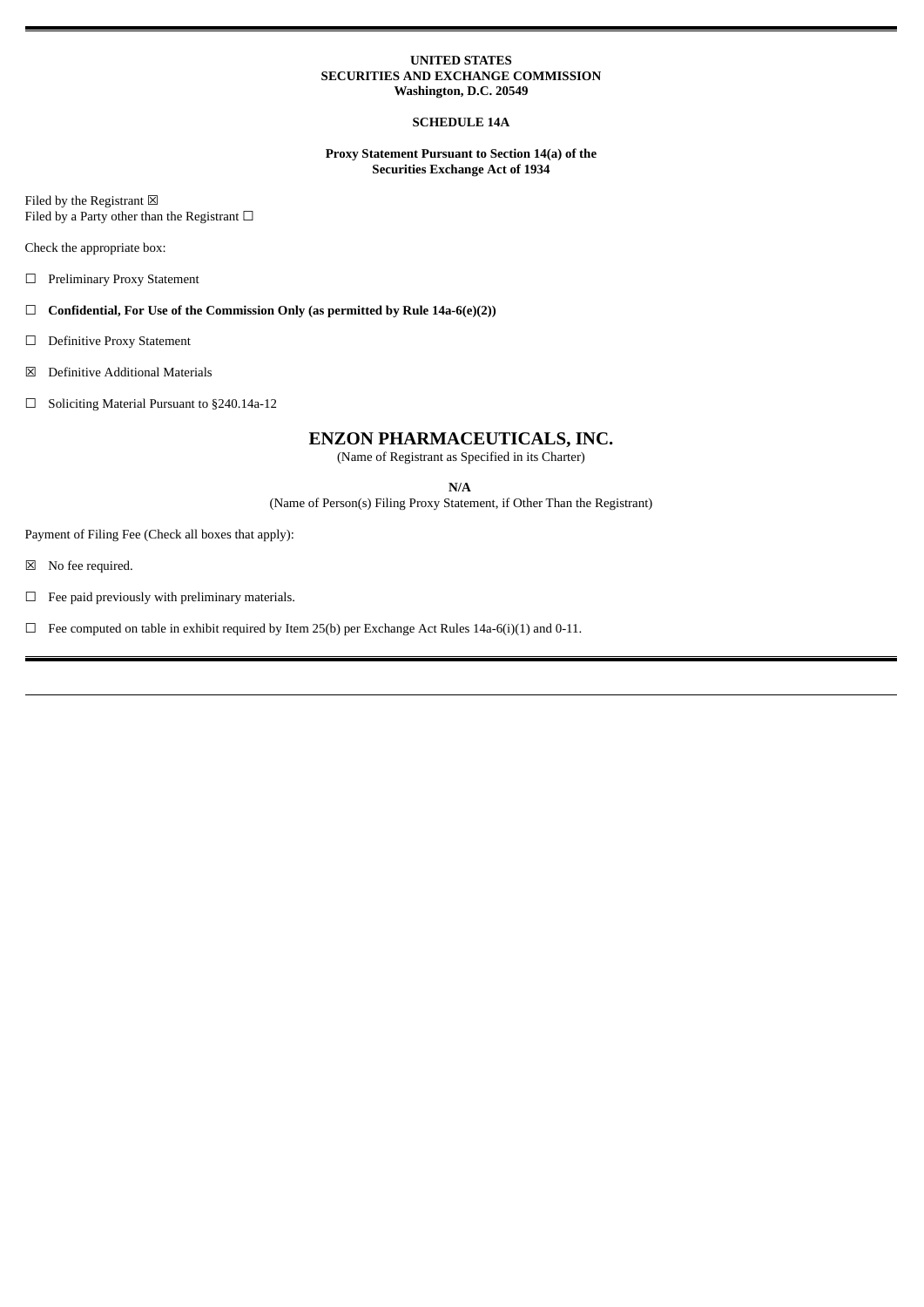You May Vote Your Proxy When You View The Material On The Internet. You Will Be Asked To Follow The Prompts To Vote Your Shares.

**ENZON PHARMACEUTICALS, INC.** c/o Continental Proxy Services 1 State Street, New York, NY 10004

**Enzon Pharmaceuticals, Inc.** 20 Commerce Drive, Suite 135 Cranford, New Jersey 07016

**NOTICE OF ANNUAL MEETING** OF STOCKHOLDERS to be held on Thursday, June 9, 2022

\*Stockholders are cordially invited to participate in the Virtual 2022 Annual Meeting and vote during the meeting.

Dear Stockholder.

The 2022 Annual Meeting of Stockholders (the "2022 Annual Meeting") of Enzon Pharmaceuticals, Inc. (the "Company") will be held on Thursday, June 9, 2022 at 11:00 a.m., Eastern time. The annual meeting will be a completely "virtual" meeting of stockholders. You will be able to listen and participate in the virtual annual meeting as well as vote and submit your questions during the live webcast of the meeting by visiting https://www.cstproxy.com/enzon/2022 and entering the 12-digit control number included in this Notice Regarding the Availability of Proxy Materials, on your proxy card or in the instructions that accompanied your proxy materials.

Proposals to be considered at the 2022 Annual Meeting:

- (1) to elect three (3) directors, each for a one-year term expiring at the Company's next annual meeting of stockholders and until such director's successor is elected and qualified;
- (2) to ratify the appointment of EisnerAmper LLP as the Company's independent registered public accounting firm for the fiscal year ending December 31, 2022;
- (3) to approve, on an advisory basis, the compensation of the Company's named executive officers; and
- (4) to transact such other matters as may properly come before the 2022 Annual Meeting or any adjournment or postponement thereof.

The Company's Board of Directors has proposed and recommends that stockholders vote "FOR" each of the nominees to the Board of Directors listed in Proposal No. 1 and "FOR" Proposals Nos. 2 and 3.

> Your electronic vote authorizes the named proxies to vote your shares in the same manner as if you marked, signed, dated, and returned the proxy card.

### Vote during the Meeting -

If you plan to attend the virtual online annual meeting, you will need your 12 digit control number to vote electronically during the annual meeting. To attend the annual meeting, visit: https://www.cstproxy.com/enzon/2022

## The Proxy Materials are available for review at: https://www.cstproxy.com/enzon/2022

### **Vote Your Proxy on the Internet:**

Go to http://www.cstproxyvote.com Have your notice available when you access the above website. Follow the prompts to vote your shares.

### **CONTROL NUMBER**